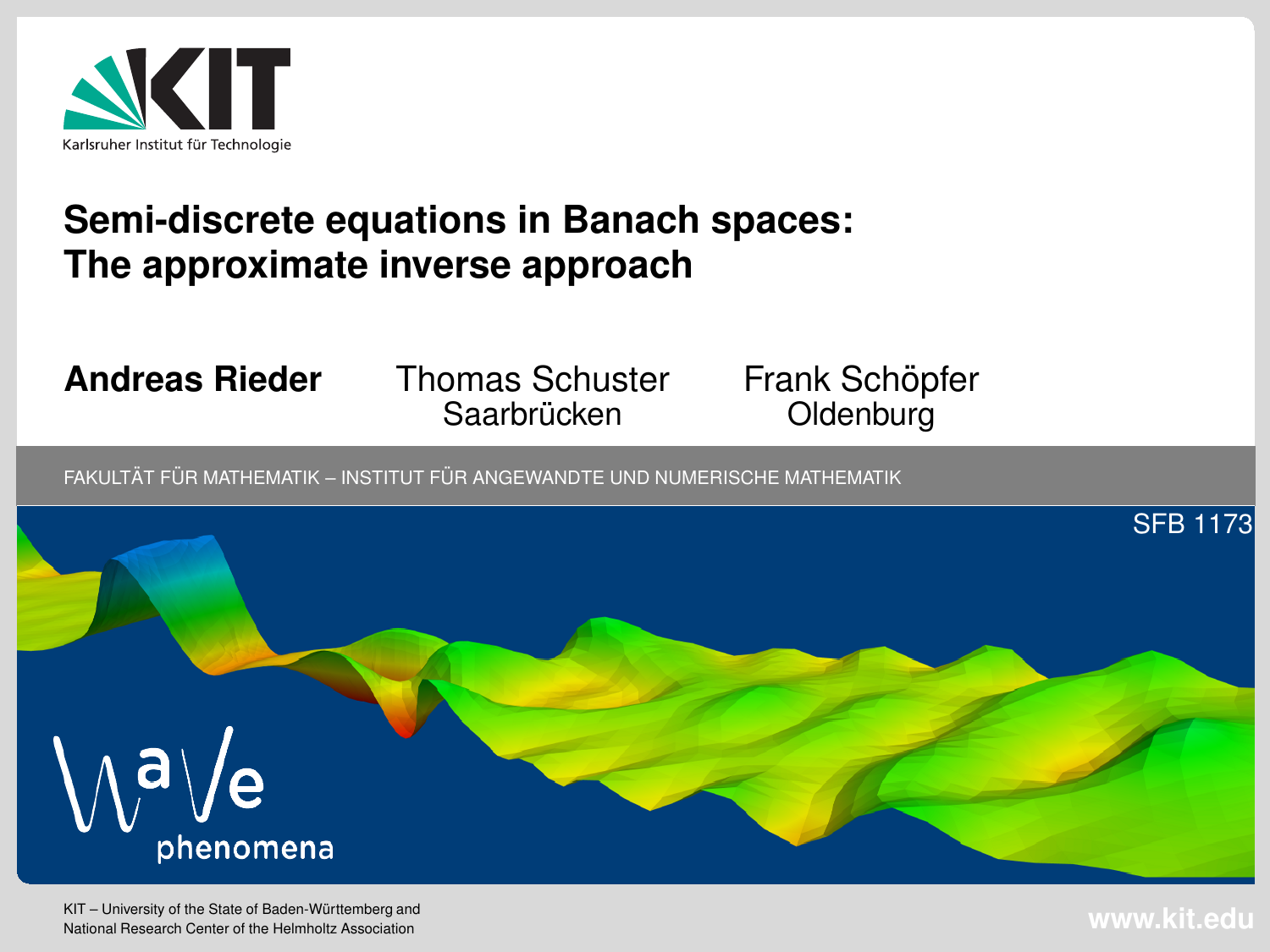# **AI in Banach spaces: pros and cons**



#### **Pros:**

- No geometric assumptions on Banach spaces.
- Discretization effects included into the analysis.

### **Cons:**

- **Some components may not be easily available in concrete applications.**
- **Abstract concept; not easily presented.**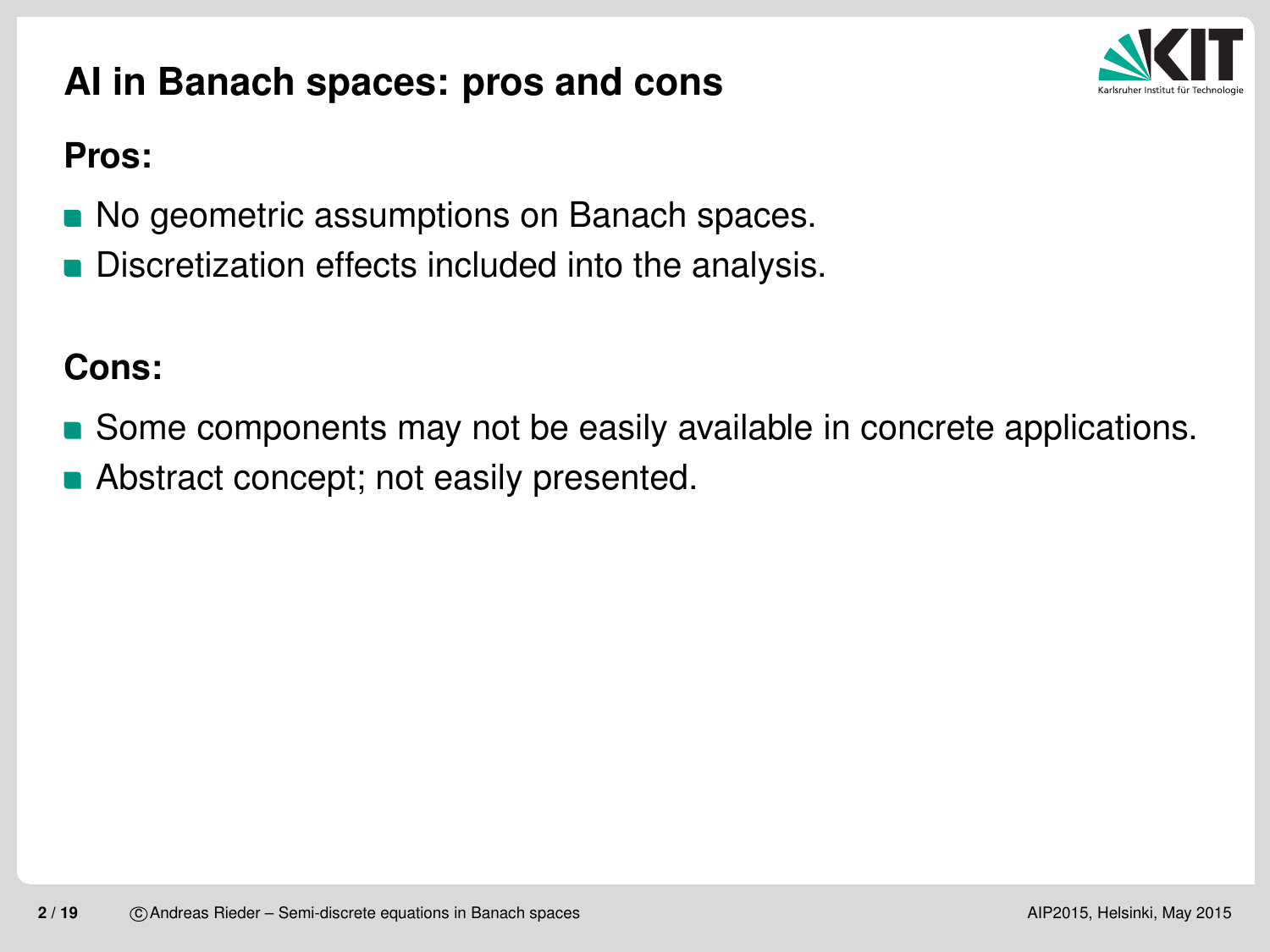## **Setting the stage**



- $X,\,Y$  real Banach spaces
- $A \in \mathcal{L}(X, Y)$ , R(A)  $\neq$  R(A)

inverse problem:  $\begin{array}{ll} \hbox{$\vert$} A f = g \hbox{ } \end{array}$  where  $g \in \mathsf{R}(A)$ 

#### **Remarks:**

- $\blacktriangleright$ The inverse problem is ill-posed in the sense of Nashed.
- $\blacktriangleright$ There is no bounded inner inverse for <sup>A</sup>:

 $\overline{A} B \in \mathcal{L}(Y, X)$ :  $A B A = A$ .

Inner inverses are equation solvers:  $\widetilde{f}$  $= Bg$  solves the inverse problem.

 $\blacktriangleright$ In the Hilbert space setting  $A^+$  (Moore-Penrose inverse) is an inner inverse which is bounded iff  $R(A) = R(A)$ .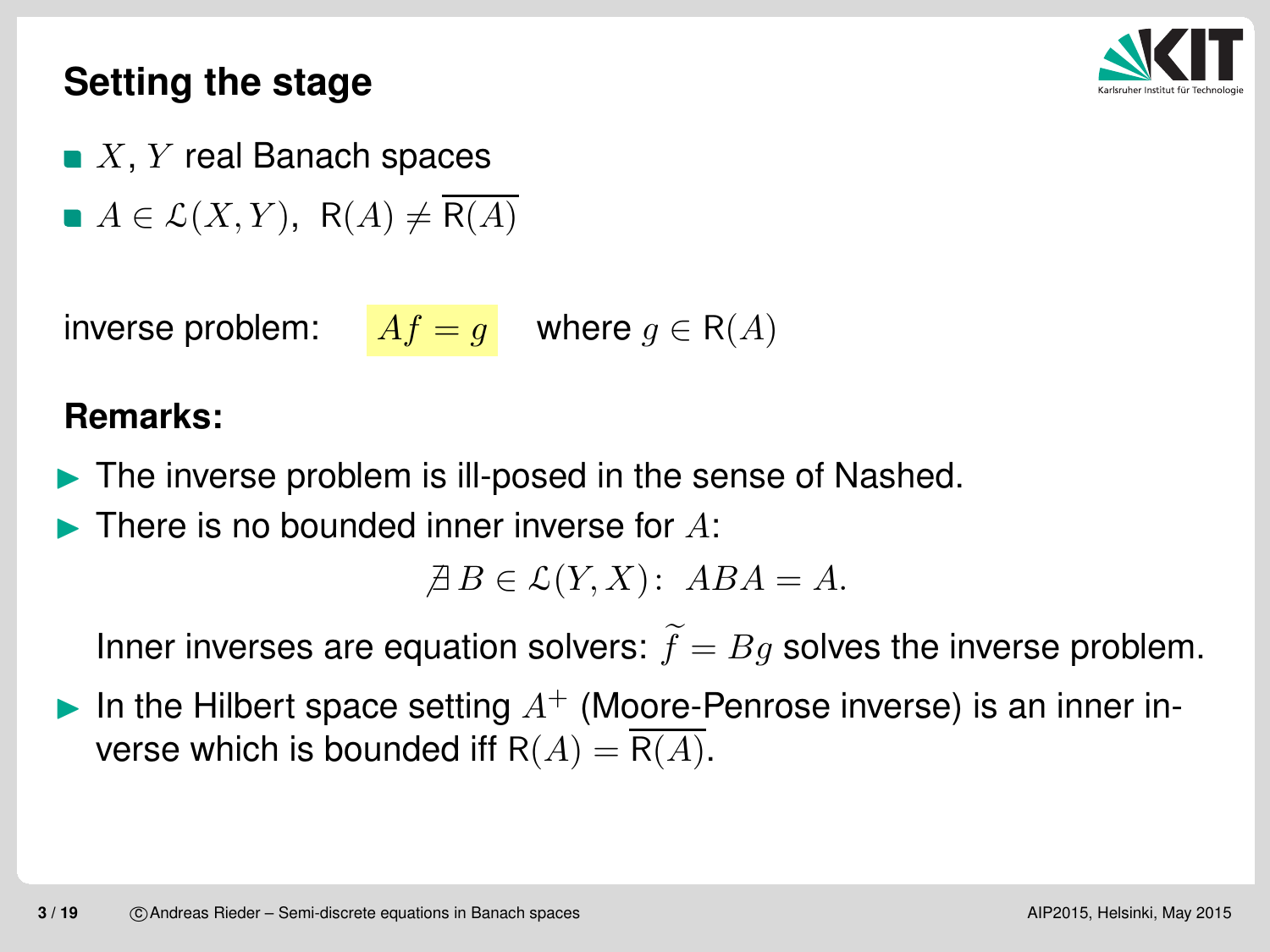# **Modelling including Measurement Process**



 $\boldsymbol{\Psi}_n$  $\pi\colon Y\to \mathbb{R}^n$  observation operator (linear, bounded)

**Example:**  $\psi_i \in Y'$  sensitivity profile of  $i$ -th detector

$$
\mathbf{\Psi}_n g := \big( \langle \psi_1, g \rangle_{Y' \times Y}, \dots, \langle \psi_n, g \rangle_{Y' \times Y} \big)^\top
$$

Semi-discrete problem (SDP):  $\quad A_n f_n = g_n$  (No discretization!) where

$$
A_n = \Psi_n A \in \mathcal{L}(X, \mathbb{R}^n), \quad g_n = \Psi_n g, \quad f_n \in X
$$

#### $\blacktriangleright$ SDP is highly under-determined!

 $\blacktriangleright$ If  $X$  is uniformly convex then the minimum norm solution of SDP is well defined and unique.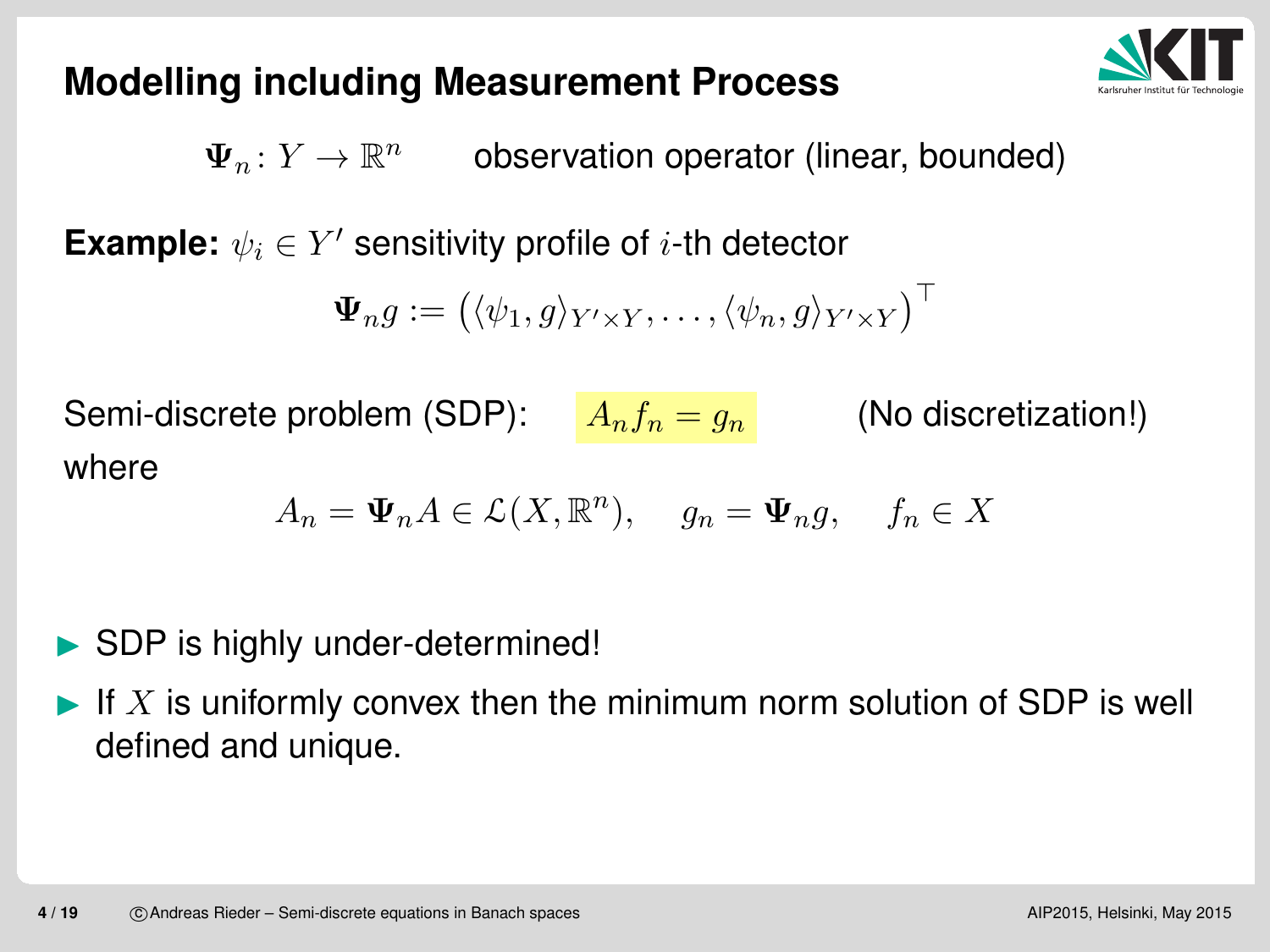

### **The key concept: computing moments**

► Instead of trying to find a solution  $f_n \in X$  of SDP we aim at computing momento: moments:

> $\langle e_{d,i}, f_n \rangle_{X' \times X}$  $X$  for mollifiers  $e_{d,i} \in X', i = 1, \ldots, d.$

 $\blacktriangleright$ Then, we recover an approximate solution  $E_d f_n$  of SDP by

$$
E_d f_n := \sum_{i=1}^d \langle e_{d,i}, f_n \rangle_{X' \times X} b_{d,i}
$$

where  $\{b_{d,i}\}_{i:}^d$  $_{i=1}^a\subset X$  .

 $\blacktriangleright \{e_{d,i}\}_{i=1}^d$  satisfies the *mollifier property*  $\frac{d}{i=1}\subset X'$  and  $\{b_{d,i}\}_{i=1}^d$  $\frac{d}{d} _{i=1}^{d} \subset X$  have to be intertwined such that  $E_{d}$ 

$$
\lim_{d \to \infty} \|E_d w - w\|_X = 0 \quad \text{for any } w \in X.
$$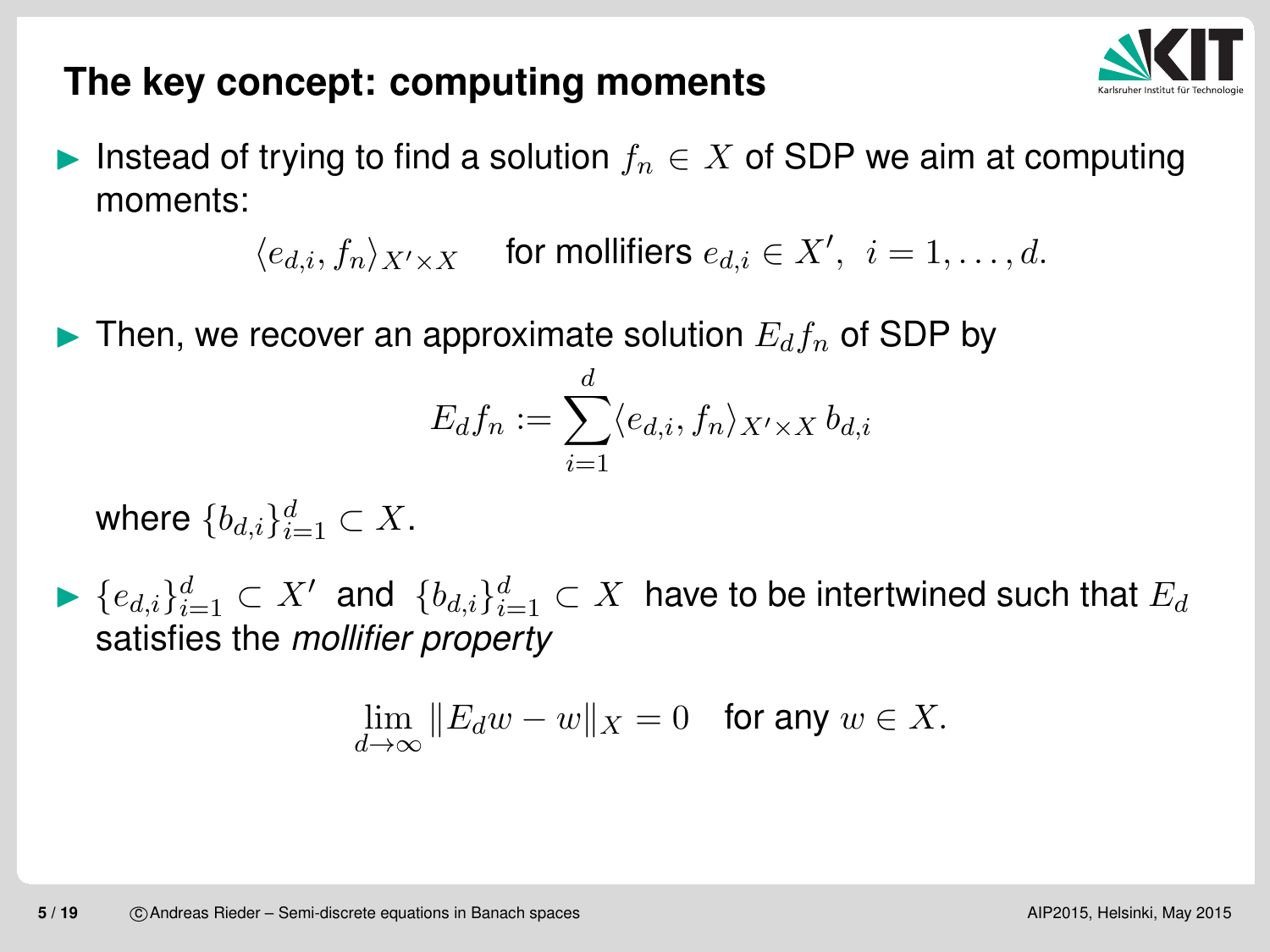

### **Mollifier property: an example**

$$
X = (\mathcal{C}([0,1]), \|\cdot\|_{\infty}), \quad X' \simeq \text{BV}_*(0,1): \ f \mapsto \langle \mu, f \rangle_{X' \times X} := \int_0^1 f(x) d\mu(x).
$$
  
Define

$$
E_{d}f = \sum_{i=0}^{d} \langle e_{d,i}, f \rangle_{X' \times X} b_{d,i} \quad \text{where} \quad \langle e_{d,i}, f \rangle_{X' \times X} = \frac{2}{d} \int_{(i-1)/d}^{(i+1)/d} f(x) \, dx.
$$



Then,

$$
\lim_{d\to\infty}||f - E_d f||_{\infty} = 0 \quad \text{ for any } f \in \mathcal{C}(0,1).
$$

Moreover,  $\parallel\!f$  $-\mathit{E}_{d}f\Vert _{\infty}\leq C_{E}\,d^{-}$  $\alpha$  $\alpha\|f\|_{\mathcal{C}^\alpha(0,1)},\ \ 0<\alpha\leq 1.$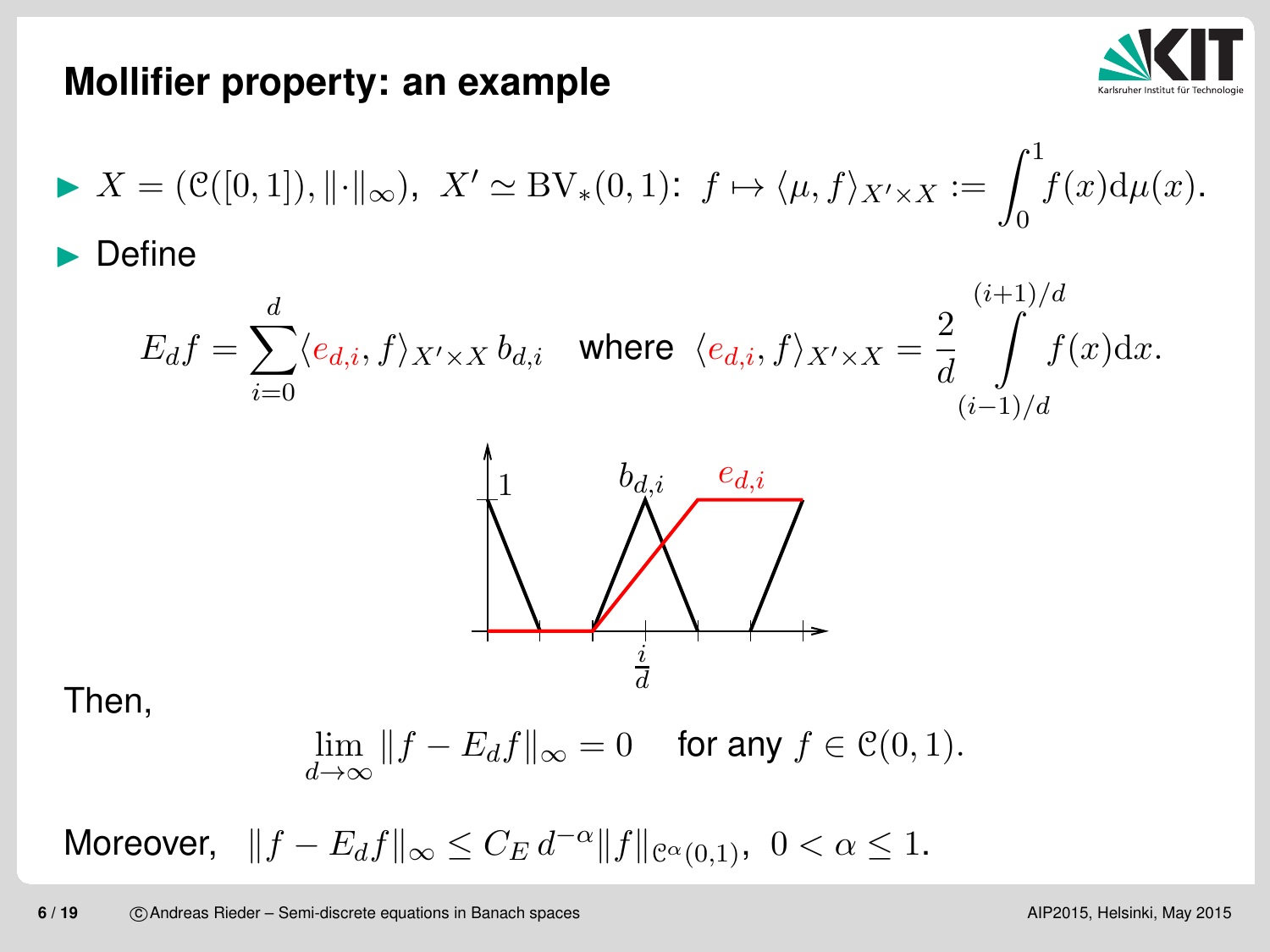### **Reconstruction kernels: the basic idea**



To evaluate  $E_d f_n$  we need to calculate the moments  $\langle e_{d,i}, f_n \rangle_{X' \times X}.$ Let the equations

$$
A_n^* v_{d,i}^n = e_{d,i}, \quad i = 1, \dots, d,
$$
 (1)

have solutions. Then,

$$
\langle e_{d,i},f_n\rangle_{X'\times X}=\langle v_{d,i}^n,A_nf_n\rangle_2=\langle v_{d,i}^n,g_n\rangle_2
$$

and defining

$$
\widetilde{A}_{n,d} \colon \mathbb{R}^n \to X \,, \quad \widetilde{A}_{n,d} \alpha := \sum_{i=1}^d \langle v_{d,i}^n, \alpha \rangle_2 \, b_{d,i}
$$

we obtain

$$
\widetilde{A}_{n,d}\,A_n=E_d.
$$

 $\blacktriangleright$   $\widetilde{A}_{n,d}$  approximate inverse of  $A_n, \quad v_d^n$  $\frac{n}{d,i}$  reconstruction kernel

However, (1) cannot be expected to have solutions.

(LOUIS, MAASS 1990, <sup>L</sup>OUIS 1996)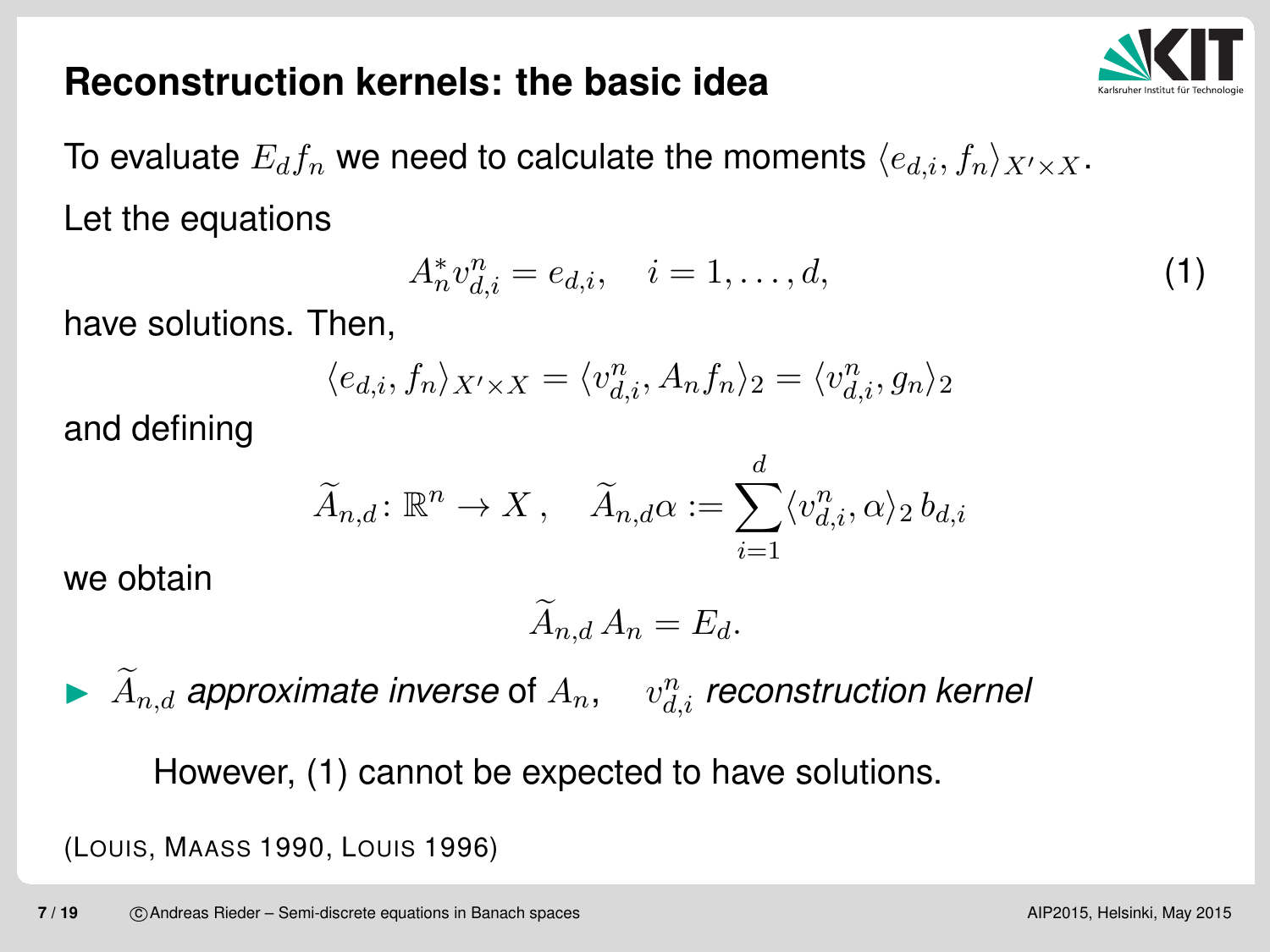# **Surrogate kernels fromthe underlying continuous setting**



 $\blacktriangleright$ If X is reflexive,  $\mathcal{R}(A^*)$  $^\ast)$  is dense in  $X'$  and we find

$$
||A^*v - e||_{X'} \le \epsilon
$$

v∈ **Y** ′:

If X is arbitrary,  $\mathcal{R}(A^*)$ Let  $f \in X$  denote the (unique) solution of  $Af$  $^{\ast})$  is weak-⋆dense  $X^{\prime}$ Then, we find  $v=v(f)$  $= g$  .  $\in Y$ A be injective. Given  $\varepsilon > 0$  and  $e \in X'$ .<br>
X is reflexive,  $\mathcal{R}(A^*)$  is dense in X' and we find<br>  $||A^*v - e||_{X'} \le$ <br>
X is arbitrary,  $\mathcal{R}(A^*)$  is weally ensee X'.<br>
X is arbitrary,  $\mathcal{R}(A^*)$  is weally ensee X'.<br>
A the

 $|\langle$ A ∗− $-e, f \rangle_{X' \times}$  $|X| \leq \varepsilon \|f\|_X.$ 

 $We<sub>c</sub>$  $\boldsymbol{\vartheta}$  $i$  continuous kernel with inaccuracy  $\varepsilon$  (related to  $A,$   $f,$  and  $e$ ).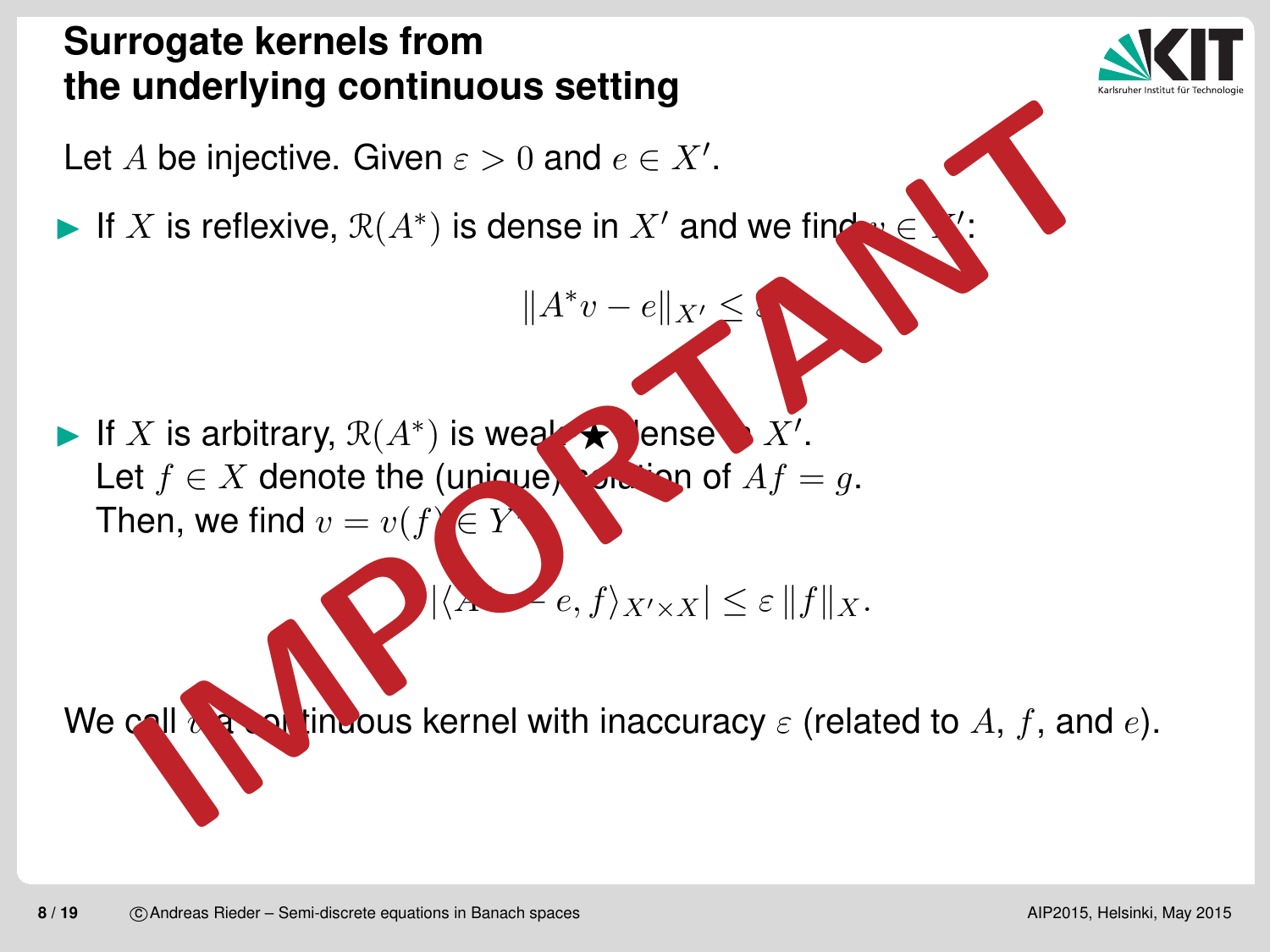# **Surrogate kernels fromthe underlying continuous setting**



Let  $A$  be injective. Given  $\varepsilon > 0$  and  $e \in X'.$ 

 $\blacktriangleright$ If X is reflexive,  $\mathcal{R}(A^*)$  is dense in  $X'$  and we find  $v \in Y'$ :

$$
||A^*v - e||_{X'} \le \varepsilon.
$$

► If X is arbitrary,  $\mathcal{R}(A^*)$  is weak- $\bigstar$  dense in  $X'$ .<br>Let  $f \subset Y$  denote the (unique) solution of  $Af =$ Let  $f\in X$  denote the (unique) solution of  $Af=g.$ Then, we find  $v=v(f)\in Y'$ :

$$
|\langle A^*v - e, f \rangle_{X' \times X}| \le \varepsilon ||f||_X.
$$

We call  $v$  a continuous kernel with inaccuracy  $\varepsilon$  (related to  $A, \, f,$  and  $e$ ).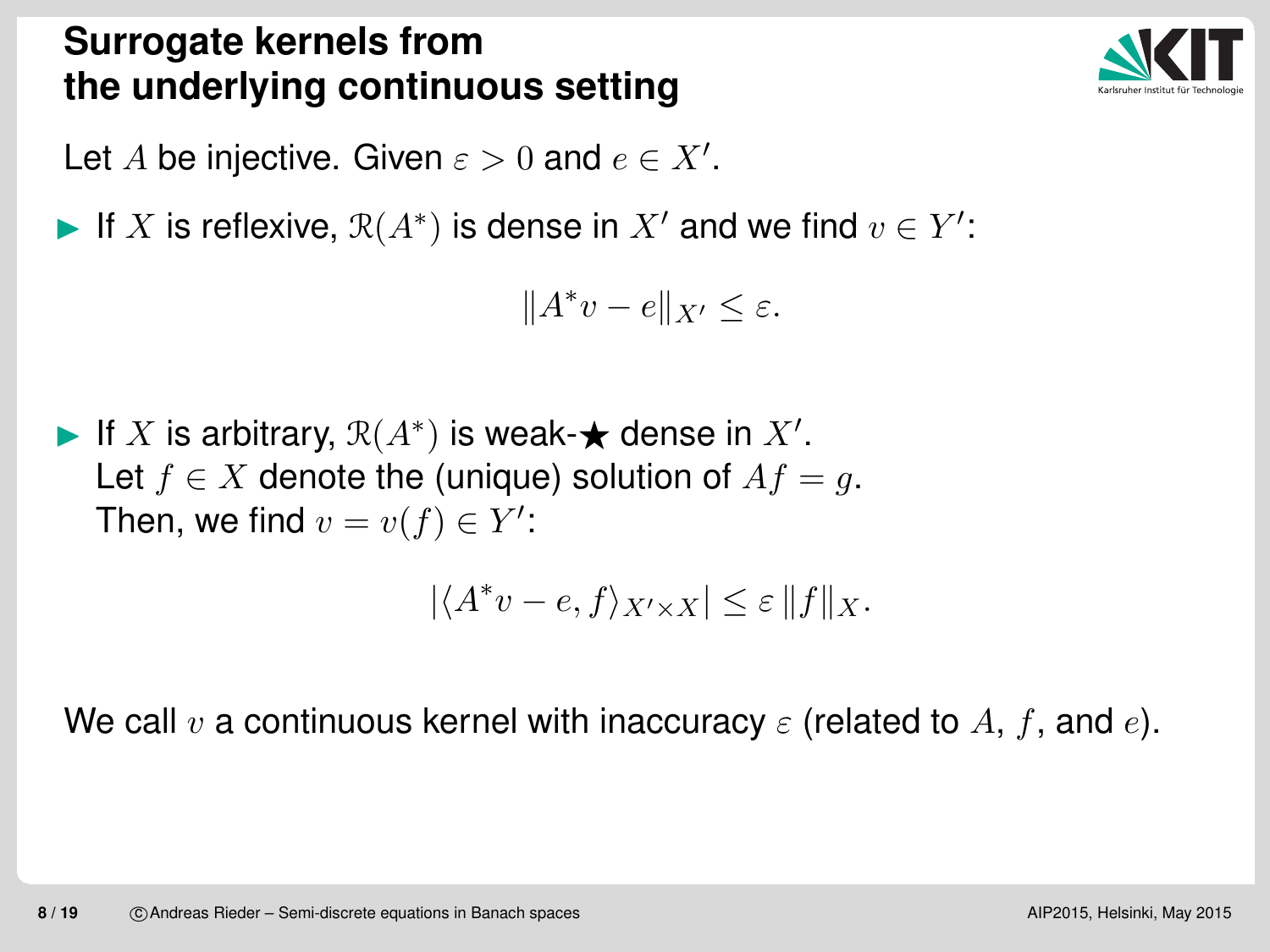

### **Continuous kernels: an example**

\n- ▶ 
$$
X = (\mathcal{C}([0,1]), \|\cdot\|_{\infty}), \ X' \cong \text{BV}_*(0,1)
$$
\n- ▶  $A: X \to X, \ Af(x) = \int_0^x f(t) \, dt$
\n- ▶  $A^*: X' \to X', \ A^* \mu(\xi) = \mu(1)\xi - A\mu(\xi).$
\n- ▶ Let  $\eta \in X'$  with  $\int_0^1 \eta(t) \, dt = 1$  and  $\eta(1) = 0$ . Define  $e(x) := A\eta(x)$ .
\n- Then,  $v(x) = -\eta(x)$  satisfies\n 
$$
A^* v(\xi) = v(1)\xi - Av(\xi) = -\eta(1)\xi + A\eta(\xi) = e(\xi).
$$
\n- ▶ Let  $\eta_\gamma = \chi_{[z-\gamma,z+\gamma]}/(2\gamma)$  for a fixed  $z \in ]0,1[$  with  $\gamma > 0$  suffix. Small. Then,  $\langle e_\gamma, f \rangle_{X' \times X} = \langle v_\gamma, Af \rangle_{X' \times X} = -\int_0^1 Af(t) \, d\eta_\gamma(t)$ \n
$$
= \frac{Af(z+\gamma) - Af(z-\gamma)}{2\gamma} \xrightarrow{\gamma \to 0} (Af)'(z) = f(z).
$$
\n

 $2\gamma$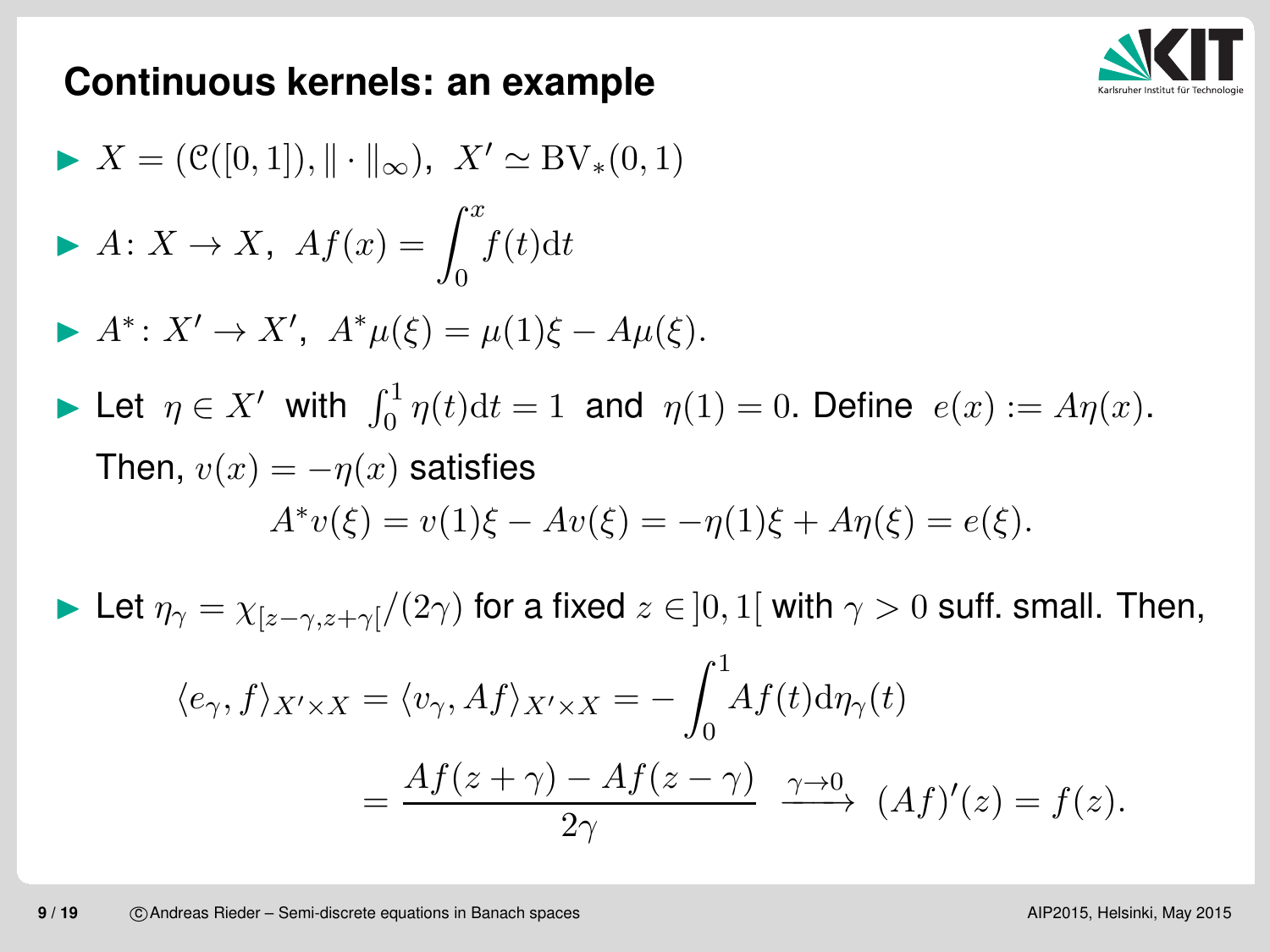# **Surrogate kernels fromthe underlying continuous setting (cont'd)**



Having continuous kernels  $v_{d,i}$  satisfying

$$
|\langle A^* v_{d,i} - e_{d,i}, f \rangle_{X' \times X}| \leq \varepsilon_{d,i} ||f||_X, \quad i = 1, \ldots, d,
$$

at our disposal we define the approximate inverse with surrogate kernels

$$
\widetilde{A}_{n,d}\alpha:=\sum_{i=1}^d\langle\mathbf{\Phi}_n v_{d,i},\alpha\rangle_2\,b_{d,i}.
$$

Here,  $\mathbf{\Phi}_n\colon Y'\,\rightarrow\,\mathbb{R}^n$  is linear and continuous and needs to be defined<br>such that such that

$$
\lim_{\substack{n \to \infty \\ d \to \infty}} \|\widetilde{A}_{n,d} A_n f - f\|_X = 0 \quad \text{for any } f \in X.
$$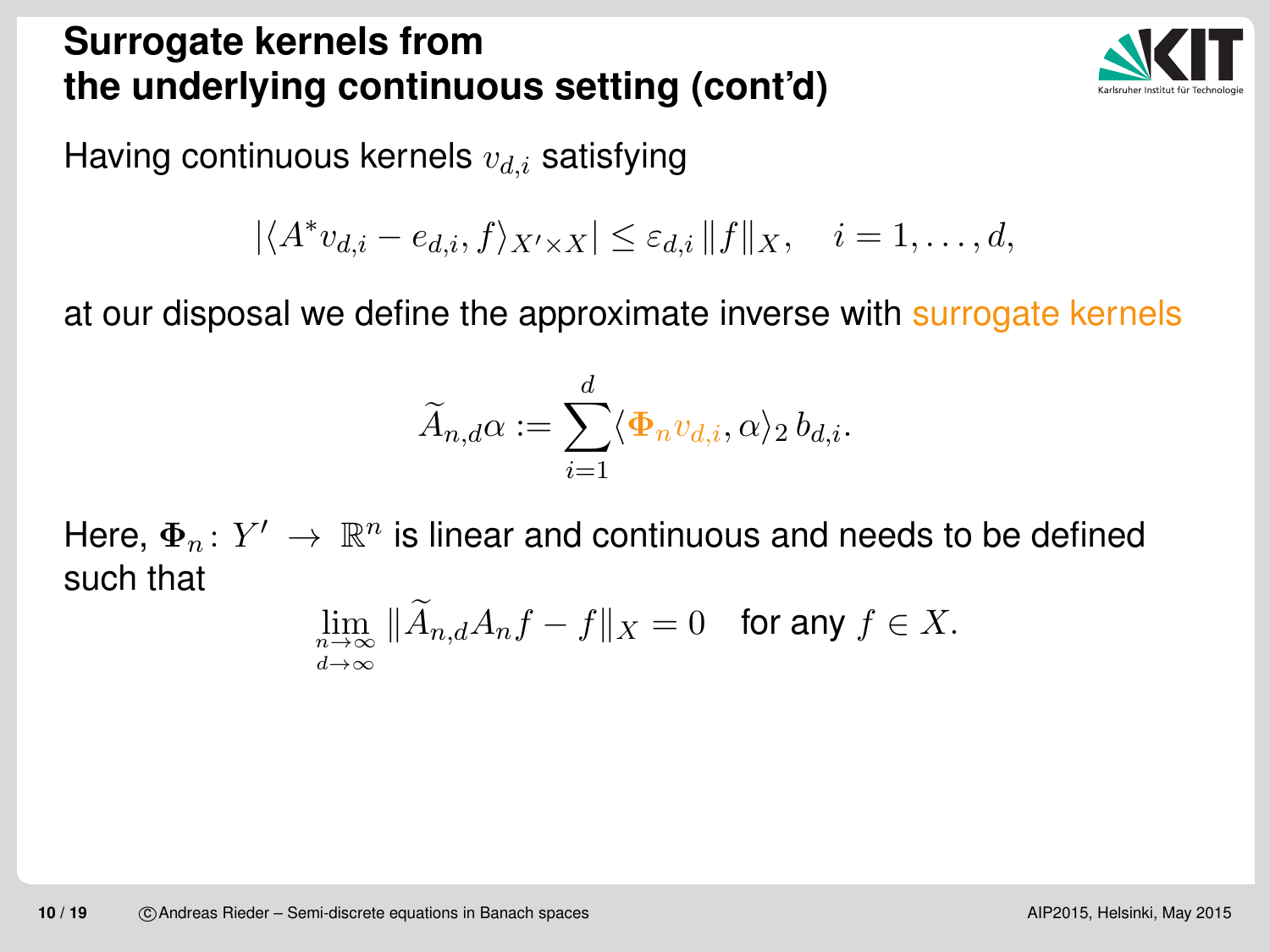#### **Interlude: overview of the involved operators**





 $E_d\approx \widetilde{A}_{n,d}A_n$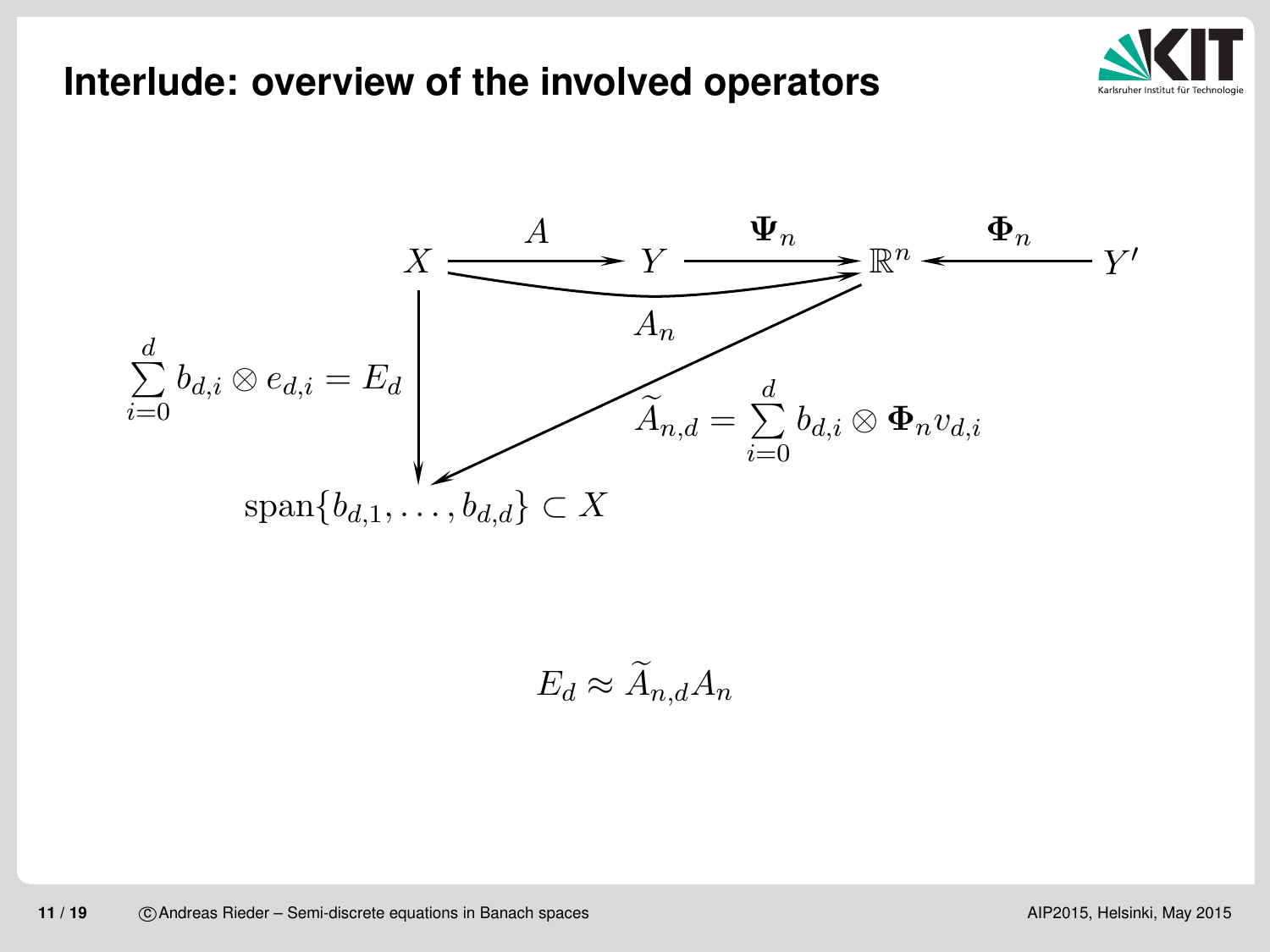### **Convergence**



### **Theorem:** If all building blocks are chosen adequately then

$$
\|\widetilde{A}_{n,d}A_nf - f\|_X \lesssim \|f - E_d f\|_X + \sigma(d) \left(\rho_n \max_{1 \le i \le d} \|v_{d,i}\|_{Y'} + \max_{1 \le i \le d} \varepsilon_{d,i}\right)
$$

where  $\rho_n \to 0$  as  $n \to \infty$ .

Four error components:

- 1. Discretization error in  $X$  by mollification operator,  $\bullet$
- 2. Discretization error in  $Y$  by observation operator and
- 3. Error due to the surrogate kernels:  $\rho_n = \rho_n(Af, \Psi_n, \Phi_n),$
- 4. Accuracy of the continuous kernels  $(A^*v_{d,i}\approx e_{d,i}).$

$$
\Big\|\sum_{i=1}^d \alpha_i b_{d,i}\Big\|_X \le \sigma(d) \max_{1 \le i \le d} |\alpha_i|, \quad \alpha \in \mathbb{R}^d
$$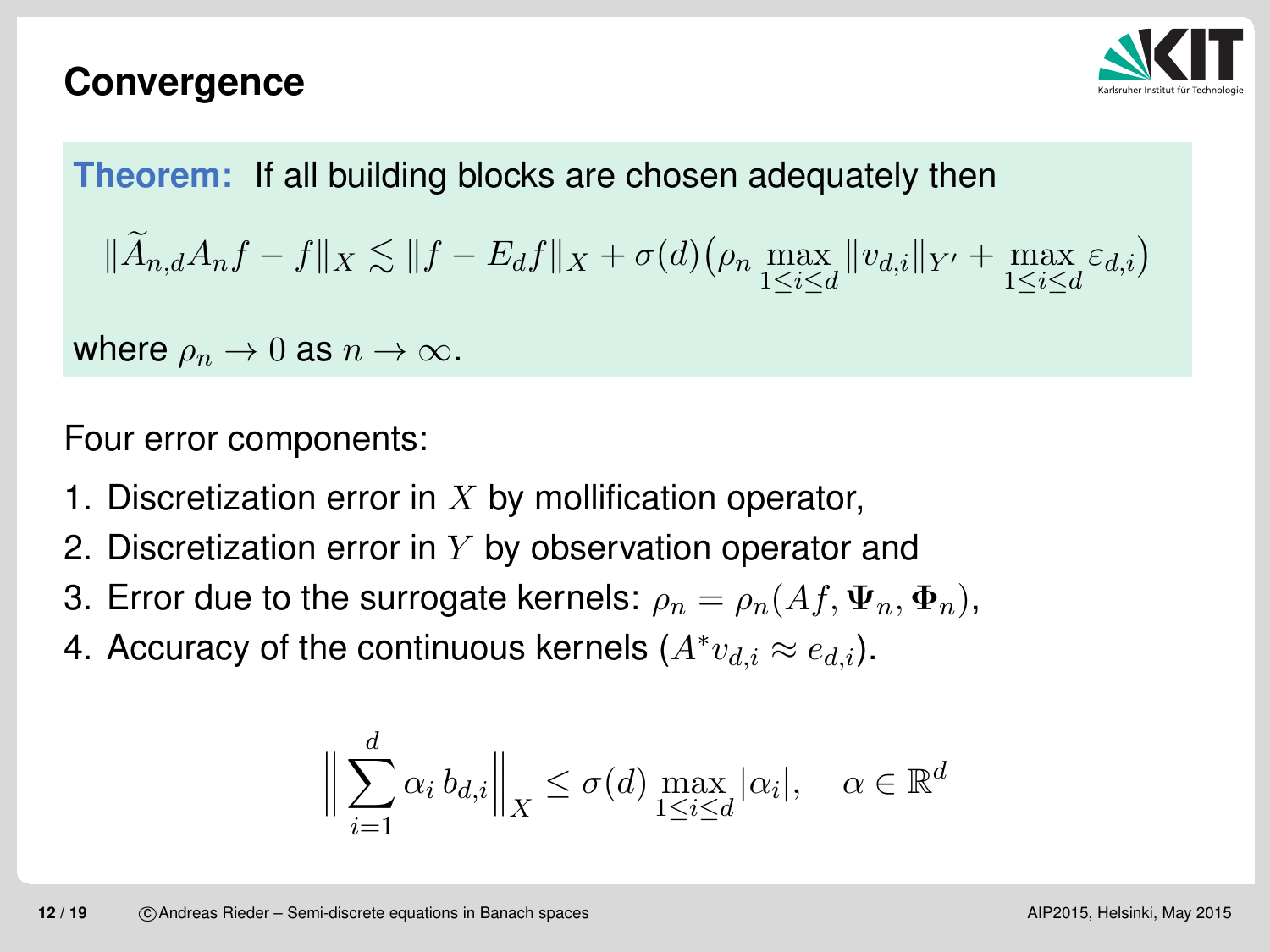### **Convergence (cont'd)**



**Corollary:** Choosing  $d = d(n) = d(n, f)$  such that  $d(n) \to \infty$  as  $n \to \infty$ <br>as well as as well as

$$
\sigma\big(d(n)\big)\,\rho_n \, \max_{1 \le i \le d(n)} \|v_{d(n),i}\|_{Y'} \to 0 \qquad \text{as } n \to \infty
$$

and

$$
\sigma\big(d(n)\big) \max_{1 \le i \le d(n)} \varepsilon_{d(n),i} \to 0 \qquad \text{as } n \to \infty
$$

we have the convergence

$$
\lim_{n \to \infty} \|\widetilde{A}_{n,d(n)}A_nf - f\|_X = 0.
$$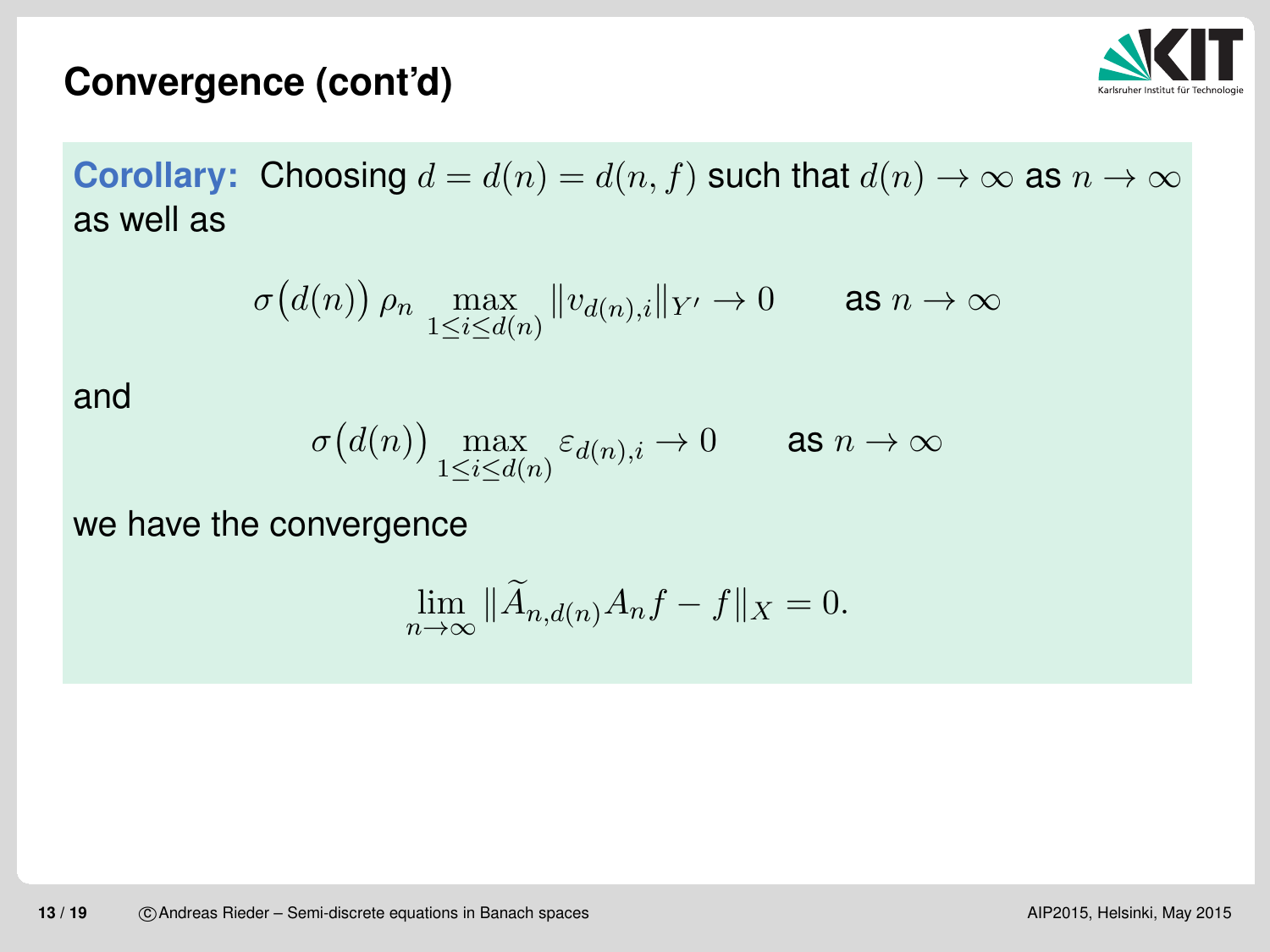

## **Regularization property**

The noise model:

$$
(\Psi_n^{\delta} y)_k = (\Psi_n y)_k + \delta_k, \quad |\delta_k| \le \delta, \quad y \in Y,
$$
 (2)

where  $\delta > 0$  is the noise level.

**Theorem:** Adopt all previous assumptions. Let  $d=d(n)=d(n,f)\to\infty$  as  $n\to\infty$  such that convergence holds in<br>the noise-free setting the noise-free setting.

If  $n = n_{\delta}$  such that  $n_{\delta} \rightarrow \infty$  when  $\delta \rightarrow 0$  as well as

$$
\delta\,\sigma\big(d(n_\delta)\big)\,\sqrt{n_\delta}\,\max_{1\le i\le d(n_\delta)}\|\mathbf{\Phi}_{n_\delta}v_{d(n_\delta),i}\|_2\to 0\qquad\text{as }\delta\to 0
$$

then

$$
\lim_{\delta \to 0} \sup \left\{ \left\| \widetilde{A}_{n_{\delta},d(n_{\delta})} \Psi_{n_{\delta}}^{\delta} A f - f \right\|_{X} : \Psi_{n_{\delta}}^{\delta} \text{ fulfills (2)} \right\} = 0.
$$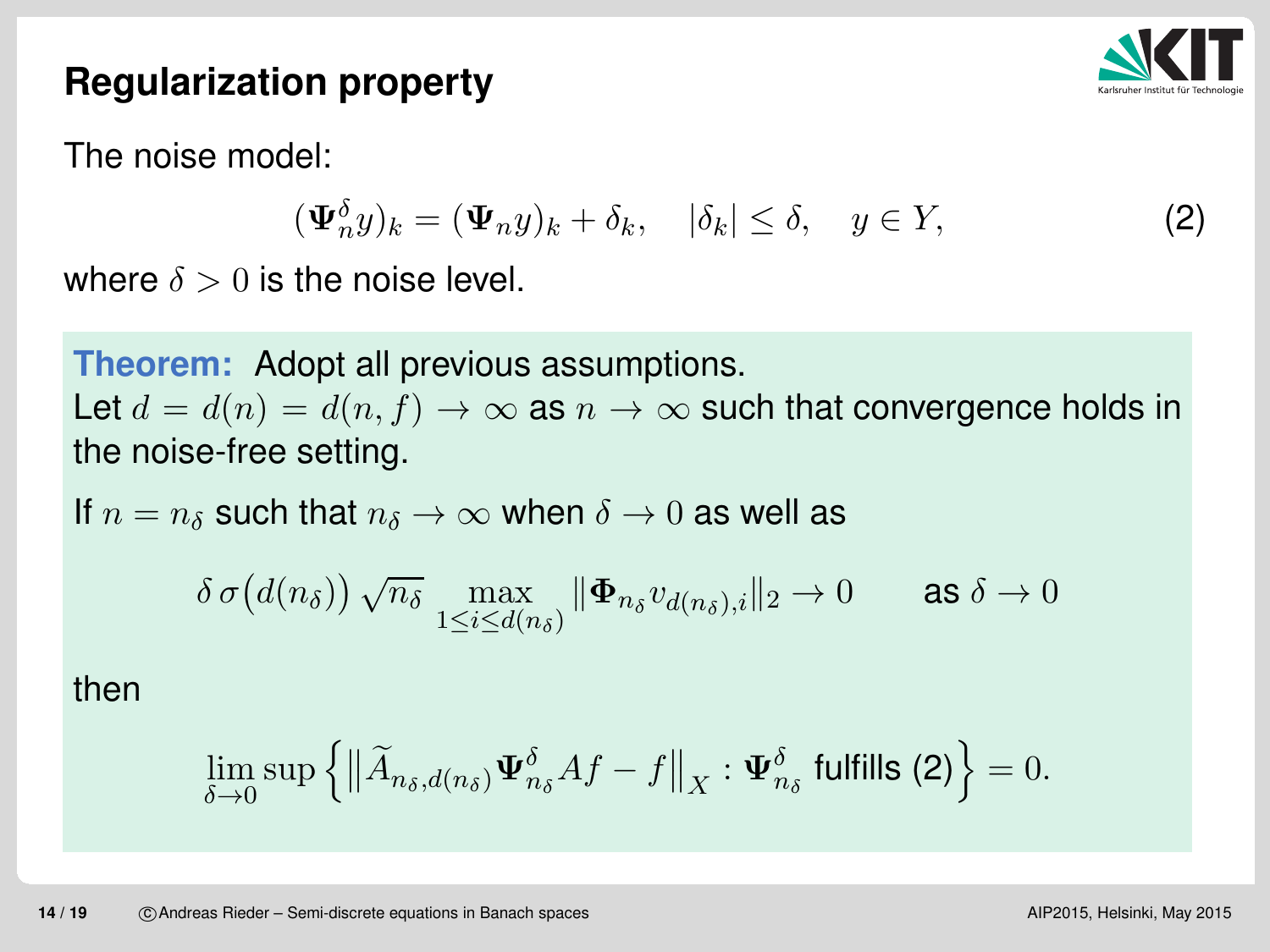### **Example: the integration operator**



$$
X = (\mathcal{C}([0,1]), \|\cdot\|_{\infty}), \quad A \colon X \to X, \quad Af(x) = \int_0^x f(t)dt
$$
  
\nLet  $\psi_{n,0} = \chi_{[0,1]}$  and  $\psi_{n,k} = \chi_{[k/n,1]}, \ k = 1, ..., n$ . Then,  
\n $\psi_{n,k} \in X'$  and  $(\Psi_n g)_k = \langle \psi_{n,k}, g \rangle_{X' \times X} = g(\frac{k}{n}).$   
\n
$$
A_n \colon X \to \mathbb{R}^n, (A_n f)_k = \int_0^{\frac{k}{n}} f(t) dt, \ k = 0, ..., n.
$$
  
\n
$$
\tilde{A}_{n,d} w = \sum_{i=0}^d \langle \Phi_n v_{d,i}, w \rangle_2 b_{d,i}, \quad v_{d,i} = -e'_{d,i},
$$
  
\n
$$
\Phi_n \colon Y' \to \mathbb{R}^{n+1}
$$
 is given by

$$
(\boldsymbol{\Phi}_{n}v)_{k}=\langle v,b_{n,k}\rangle_{X'\times X}
$$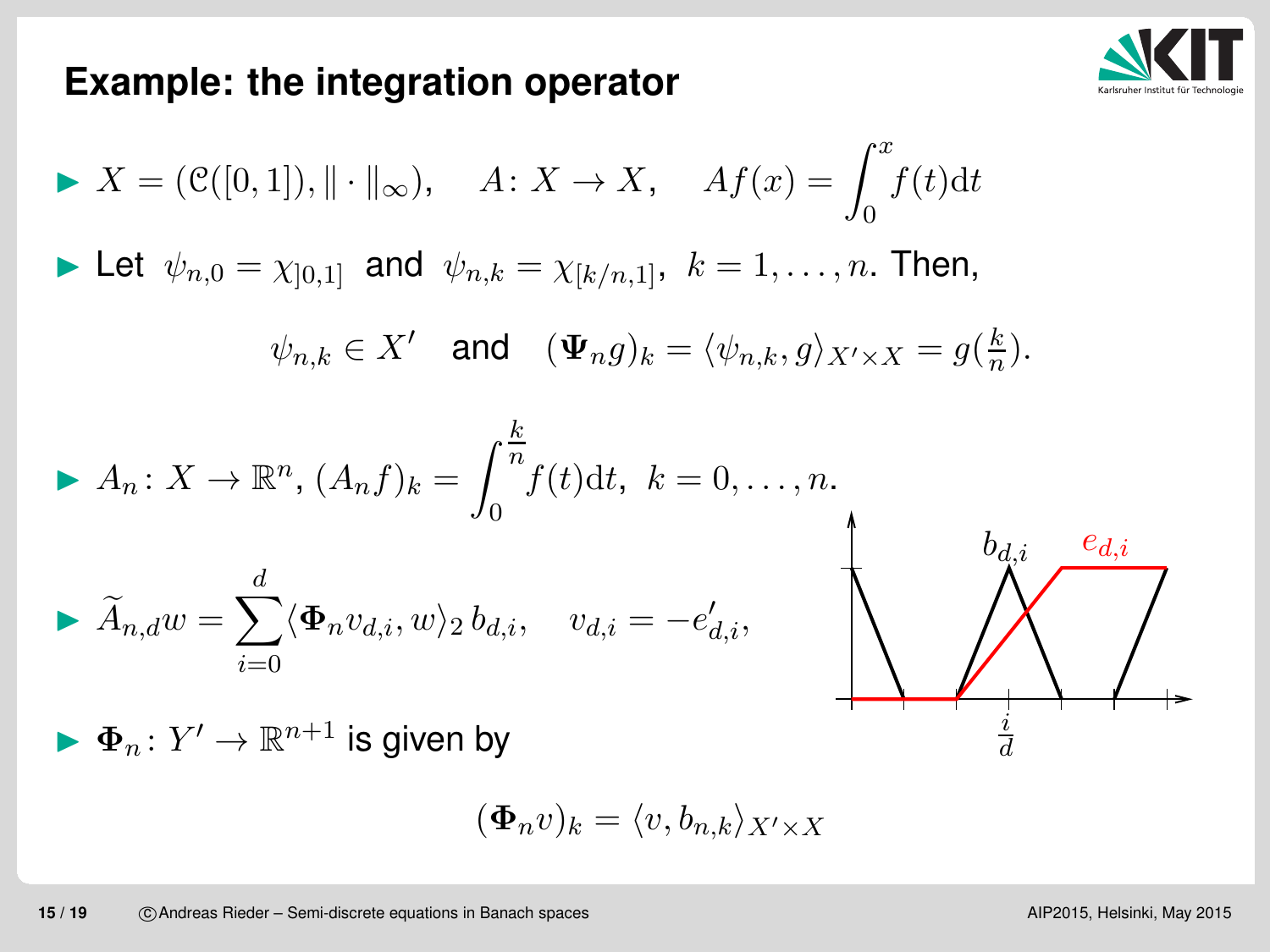#### If  $n=d$  then  $\langle \mathbf{\Phi}_{n} v_{d,i}, w \rangle_{2}$  $_{\rm 2}$  is easily evaluated to be

$$
\widetilde{A}_{n,n}w(\frac{k}{n}) = \langle \Phi_n v_{n,k}, w \rangle_2 = n \begin{cases} w_1 - w_0 & \text{if } k = 0, \\ (w_{k+1} - w_{k-1})/2 & \text{if } k = 1, \dots, n-1, \\ w_n - w_{n-1} & \text{if } k = n. \end{cases}
$$

Compare with the continuous setting

$$
\langle v_{n,k}, Af \rangle_{X' \times X} = \frac{Af(\frac{k+1}{n}) - Af(\frac{k-1}{n})}{\frac{2}{n}}.
$$



**Example: the integration operator (cont'd)**

$$
\widetilde{A}_{n,d}w = \sum_{i=0}^d \langle \mathbf{\Phi}_n v_{d,i}, w \rangle_2 b_{d,i}, \quad v_{d,i} = -e'_{d,i},
$$

$$
\left|\bigvee_{\stackrel{i}{\stackrel{i}{d}}} \bigwedge_{\stackrel{i}{\stackrel{i}{d}}} \bigwedge_{\stackrel{j}{\longleftarrow}}
$$

⅄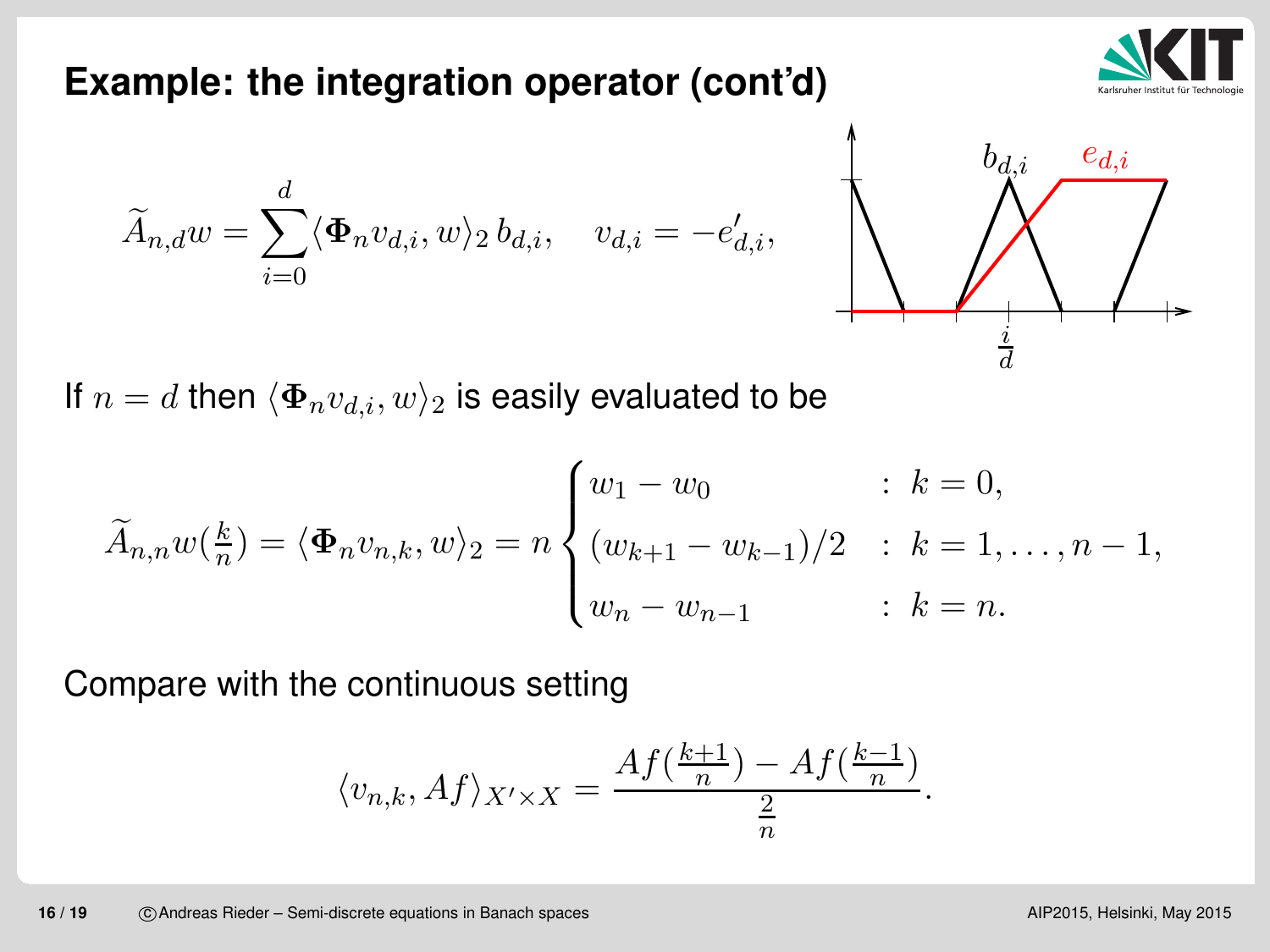

# **Example: the integration operator (cont'd)**

We have that

$$
\|\widetilde{A}_{n,d}A_nf - f\|_{\infty} \lesssim \|f - E_d f\|_{\infty} + \underbrace{\sigma(d)}_{=1} \left( \overbrace{\rho_n}^{n-1} \max_{\substack{1 \leq i \leq d \\ 1 \leq i \leq d}} \|v_{d,i}\|_{X'} + \max_{\substack{1 \leq i \leq d \\ 1 \leq i \leq d}} \varepsilon_{d,i} \right)
$$

Setting  $d(n) = n$ 1 $^{-\gamma}~$  for one  $0<\gamma< 1$  yields

$$
\lim_{n \to \infty} ||f - \widetilde{A}_{n,d(n)} A_n f||_{\infty} = 0 \quad \text{for any } f \in \mathcal{C}(0,1).
$$

#### **Consequence**

We can recover about  $n$  moments of  $f$  from  $n$  observations of  $Af.$ 

#### **Remark**

In a comparable Hilbert space setting we can only recover about  $n$ 2 $\frac{2}{ }$  $^3$  moments from  $n$  observations.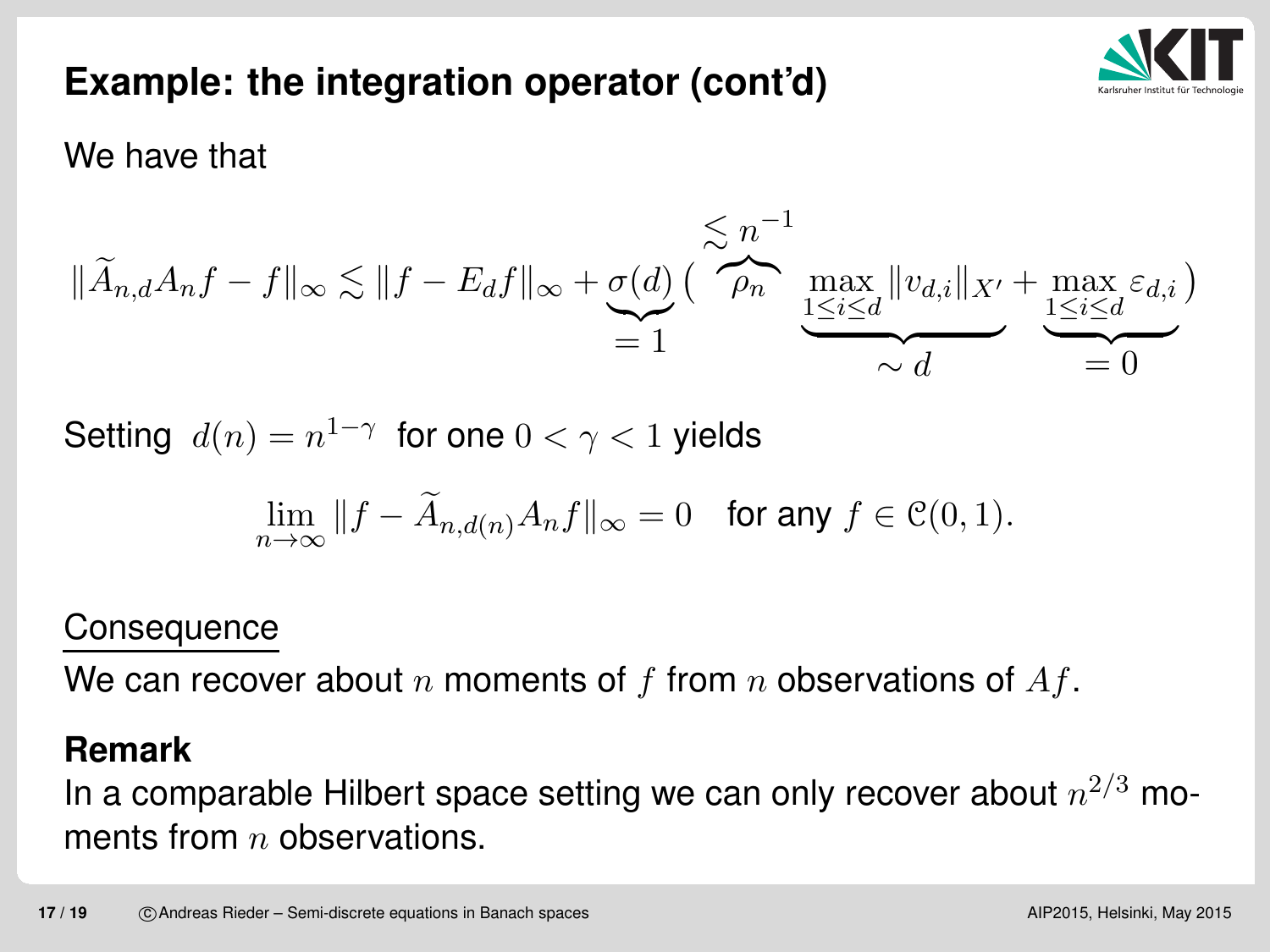

### **Example: the integration operator (cont'd)**

$$
(\Psi_n^{\delta} g)_k = g(\frac{k}{n}) + \delta_k, \quad |\delta_k| \le \delta \tag{3}
$$

Data error:  $-\delta$  $\delta\,\sqrt{n}\,\max_{1\leq i\leq d(n)}$  $\parallel$  $\boldsymbol{\Phi}_{n}$  $v\,$  $v_{d(n),i}\Vert$ 2∼ $\delta$  $\delta \sqrt{n} d$ 

Setting  $d(n) = n$ 1 $^{-\gamma},\, 0<\gamma< 1,$  and  $n_{\delta}\sim\delta$  $\frac{\gamma}{\prime}$ 13/2- $\frac{3}{ }$ 2 $\overline{-\gamma}$  yields

$$
\lim_{\delta \to 0} \sup \left\{ \left\| \widetilde{A}_{n_{\delta},d(n_{\delta})} \Psi_{n_{\delta}}^{\delta} A f - f \right\|_{\infty} : \Psi_{n_{\delta}}^{\delta} \text{ fulfills (3)} \right\} = 0.
$$